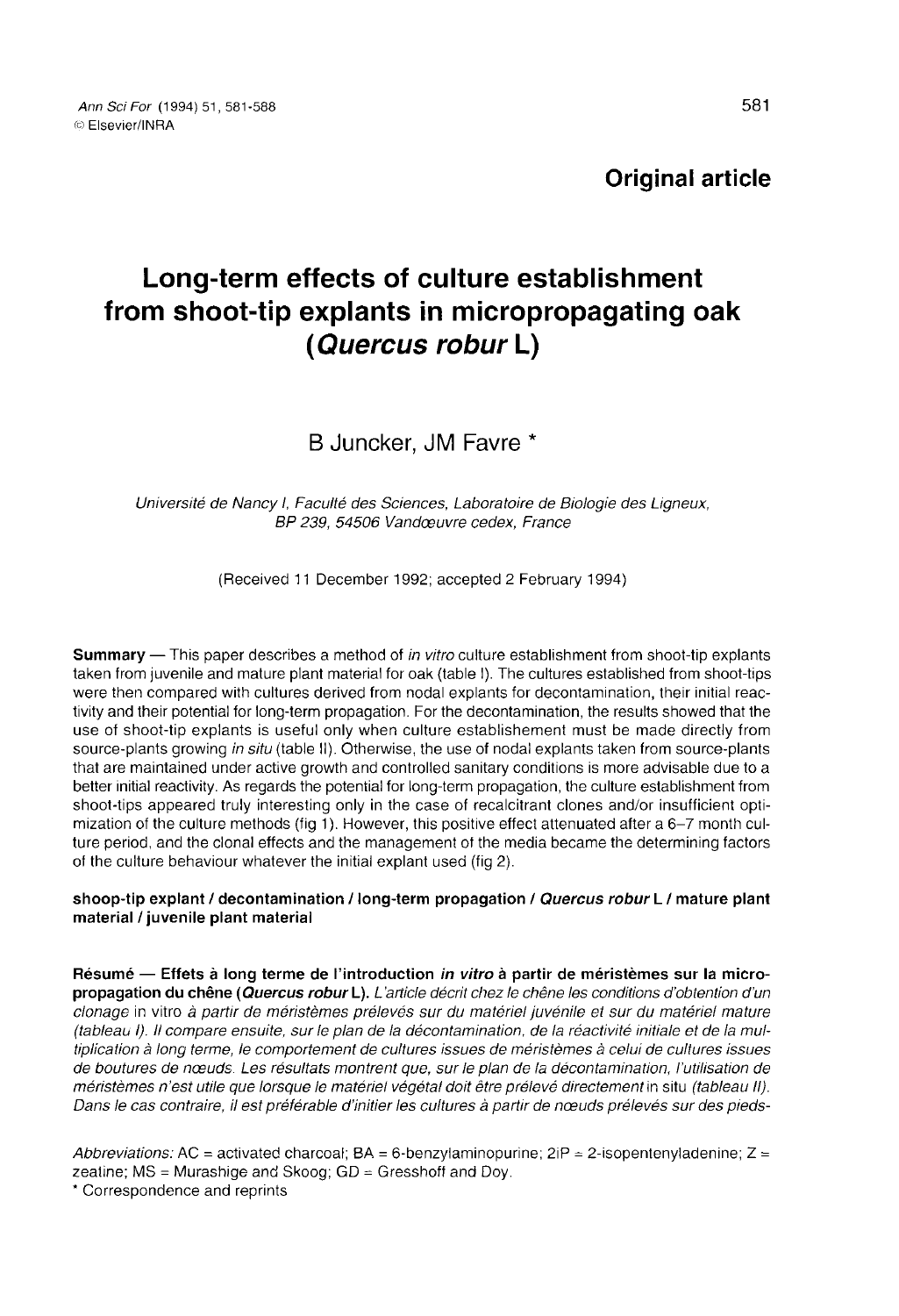mères maintenus en croissance active dans des conditions sanitaires contrôlées, en raison d'une meilleure réactivité initiale. Sur le plan multiplication à long terme, la culture de méristèmes ne s'avère réellement intéressante que dans le cas de clones récaltritrants, ou lorsque les protocoles de culture sont insuffisamment optimisés (fig 1). Cet effet positif n'est cependant que transitoire. Au-delà des 6-7 premiers mois qui suivent la mise en culture, il s'atténue et ce sont les effets clonaux ainsi que la gestion des milieux qui déterminent le comportement des cultures, quel que soit le type d'explant initial (fig 2).

culture de méristèmes / décontamination / multiplication à long terme/Quercus robur L/matériel mature / matériel juvénile

## INTRODUCTION

In vitro culture establishment from shoottip explants potentially offers 2 kinds of advantages in cloning forest trees. Firstly, in vitro propagation of forest trees and other woody plants is often limited by latent internal bacteria or fungi (Bastiaens, 1983). These contaminants make the initial decontamination of the explants difficult. Even in apparently healthy cultures, they may reappear after several transfers causing problems in the cloning (Cornu and Michel, 1987; Fisse et al, 1987; McGranaham et al, 1988). In the face of these problems, culture establishment from shoot-tip explants, which have a low concentration of contaminants, is an interesting option as demonstrated by numerous examples of recovering virus-free plants (Morel and Martin, 1952; Wang and Hu, 1980), fungi-free plants (Baker and Phillips, 1962), and bacteria-free plants (Knauss, 1976; Theiler, 1977; Moncousin, 1980) from infected stocks. In walnut, data showed that this method is more reliable for definitive decontamination than antibiotic treatments (Meynier and Arnould 1989).

Secondly, physiological aging reduces the ability to propagate vegetatively (Martin, 1977; Bonga, 1982; Hackett, 1985). Hence, cloning genetically assessed mature trees is often problematic. Pretreatments of the source-plants, such as pruning, hedging, serial graftings (Franclet, 1981a,b; Copes, 1983; Saint-Clair et al, 1985; Bonga,

1987), application of cytokinins (Franclet, 1981b; Bouriquet et al, 1985) or fertilization (Barnes and Bengston 1968, Dumas 1987), may improve the physiological state of the explants and make further in vitro cloning easier. However, these treatments are awkward and need time. So, direct culture establishment from explants with high organogenetic potential, such as meristems, has been used as a means of improving the reactivity of cultures established from mature source-plants (Rodriguez, 1982; Meynier, 1985; Walker, 1986). Indeed, Monteuuis (1991) reported that culture establishment from shoot-tip explants could restore active growth, rooting ability and juvenile leaf morphology from a 100-year-old tree of Sequoiadendron giganteum.

In Quercus robur, in vitro propagation from stem explants has been achieved (Chalupa, 1984, 1988, 1993; Vieitez et al, 1985; Favre and Juncker, 1987; Meier-Dinkel, 1987; San-Jose et al, 1988; Meier-Dinkel et al, 1993). However, the initial decontamination remains a barrier, and even when successful cloning is obtained, gradual or sudden extinction may occur especially in the case of adult clones (Juncker and Favre, 1989; Slak and Favre, 1990).

We therefore tested methods of shoottip culture to improve the initial decontamination and the potential for long-term propagation. We compared the behaviour of several clones established from nodal and shoot-tip explants derived from both juvenile and mature plant materials.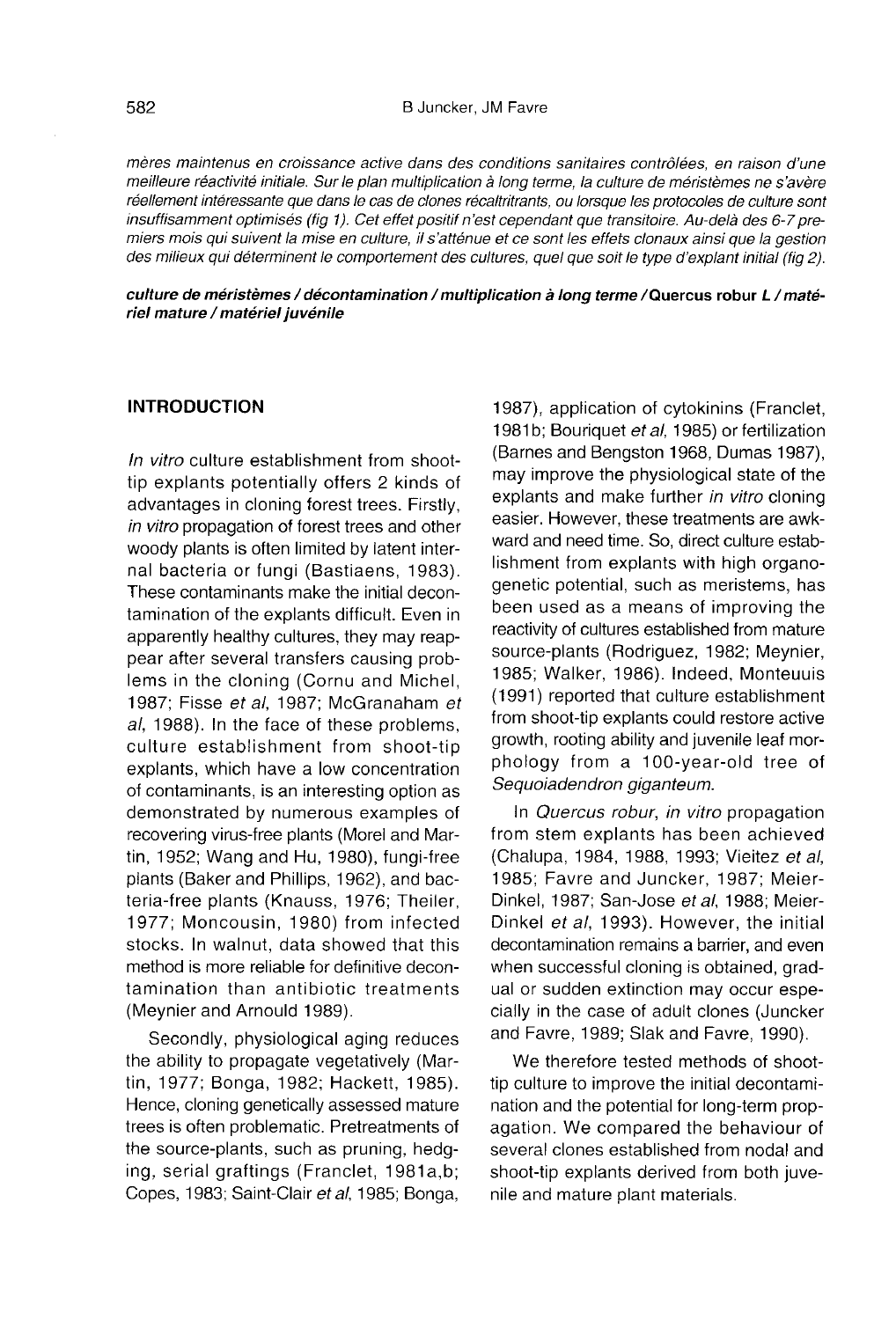# MATERIALS AND METHODS

## Source-plants

Three types of source-plants were used.

Actively growing 4-month-old seedlings (28 genotypes) were obtained from acorns collected in NE France and cultured at  $26 \pm 1^{\circ}$ C under continuous lighting in a peat/vermiculite mixture (2:1) fertilized once a month with the Coic and Lesaint solution (1973). They were periodically sprayed with a  $0.4$  g. $[-1]$  benomyl solution. Nodal explants were taken from all the genotypes, and shoot-tip explants from only 14 of them.

One actively growing 3-year-old plant was obtained from seed and cultured under the same conditions as the 4-month-old seedlings. Both nodal and shoot-tip explants were prepared from this plant.

Two- to 6-year-old grafts of mature trees (age 80-100 years) were obtained from one site in the Fontain forest (France), and were grown under the same conditions of active growth as the seedlings (8 genotypes), or in the nursery under natural conditions (12 genotypes).

Shoot-tip explants were collected from 5 out of the 8 genotypes grown in the growth chamber and from the 12 genotypes grown in the nursery. Nodal explants were prepared from all the genotypes grown in the growth chamber, and from 7 out of the 12 genotypes grown in the nursery.

# In vitro culture

Five-centimetre-long stem explants with swelling buds were cleaned in tap water containing a few drops of a commercial disinfectant (Mercryl laurylé®), and then dipped into ethanol 60% for 10 sec. Shoot-tip explants consisting of the apical dome flanked by 1-2 leaf primordia were excised under a stereomicroscope and planted 3 per Petri dish (55 mm) on the following basic medium (BM):

- half-strength MS macronutrients (Murashige and Skoog, 1962) with  $1/4$  NH<sub>4</sub>NO<sub>3</sub>;

- full strength MS micronutrients (Murashige and Skoog, 1962);

- MS vitamin solution (Murashige and Skoog, 1962) complemented with 10 mg $\cdot$ -1 glutamine and 10 mg•l<sup>-1</sup> asparagine;

 $-30$  g•l<sup> $-1$ </sup> sucrose;

– 30 g∙l<sup>–1</sup> sucrose;<br>– agar (Touzart and Matignon) 7 g∙l<sup>–1</sup>.

Depending on the experiment BM was complemented with either AC 2  $g \cdot l^{-1}$  (= BM AC) or cytokinins (= BM Cyt): 0.1 mg•l<sup>-1</sup>, 2iP 0.1 mg•l<sup>-1</sup>, Z, 0.1 and 0.25 mg•l<sup>-1</sup> BA. The cultures were grown in a growth chamber at  $26 + 1^{\circ}$ C under a 16 h long photoperiod (40 μE•m<sup>-2•</sup>s<sup>-1</sup>).

Shoots derived from nodal explants and from shoot-tip explants were cloned into test tubes (25 x 200 mm), either on a BM Cyt medium with BA 0.1 mg $\cdot$ l<sup>-1</sup> in a continuous manner (Juncker and Favre, 1989), or alternately, on the BM Cyt and the GD medium (macronutrients according to Gresshoff and Doy, 1972) with the same concentration of BA. The duration of the culture cycles was 6 weeks.

#### RESULTS

#### Shoot growth recovery from shoot-tip explants

Shoot-tip explants were established on BM, BM AC, and BM Cyt. On BM and BM AC growth recovery did not occur. All explants became necrotic within 3 weeks of culture, whatever the type of source-plant.

On BM Cyt, the reactivity was better. Shoot-tip explants enlarged within the first 2 weeks of culture. During the third week, the 1-2 initial leaf primordia of explants expanded. Rosette formation (new formed leaf pieces) occurred during the fourth week and 2 weeks later the rosettes exhibited swelling axillary buds. Two months after the excision, elongation of both main and some axillary buds occurred. The cloning into test tubes could begin.

However, the results varied strongly according to the type and/or the concentration of the cytokinin used (table I). Use of 2iP proved to be ineffective and Z did not allow the culture to initiate elongation; culture evolution stopped at the rosette stage. On BA-containing media, shoot elongation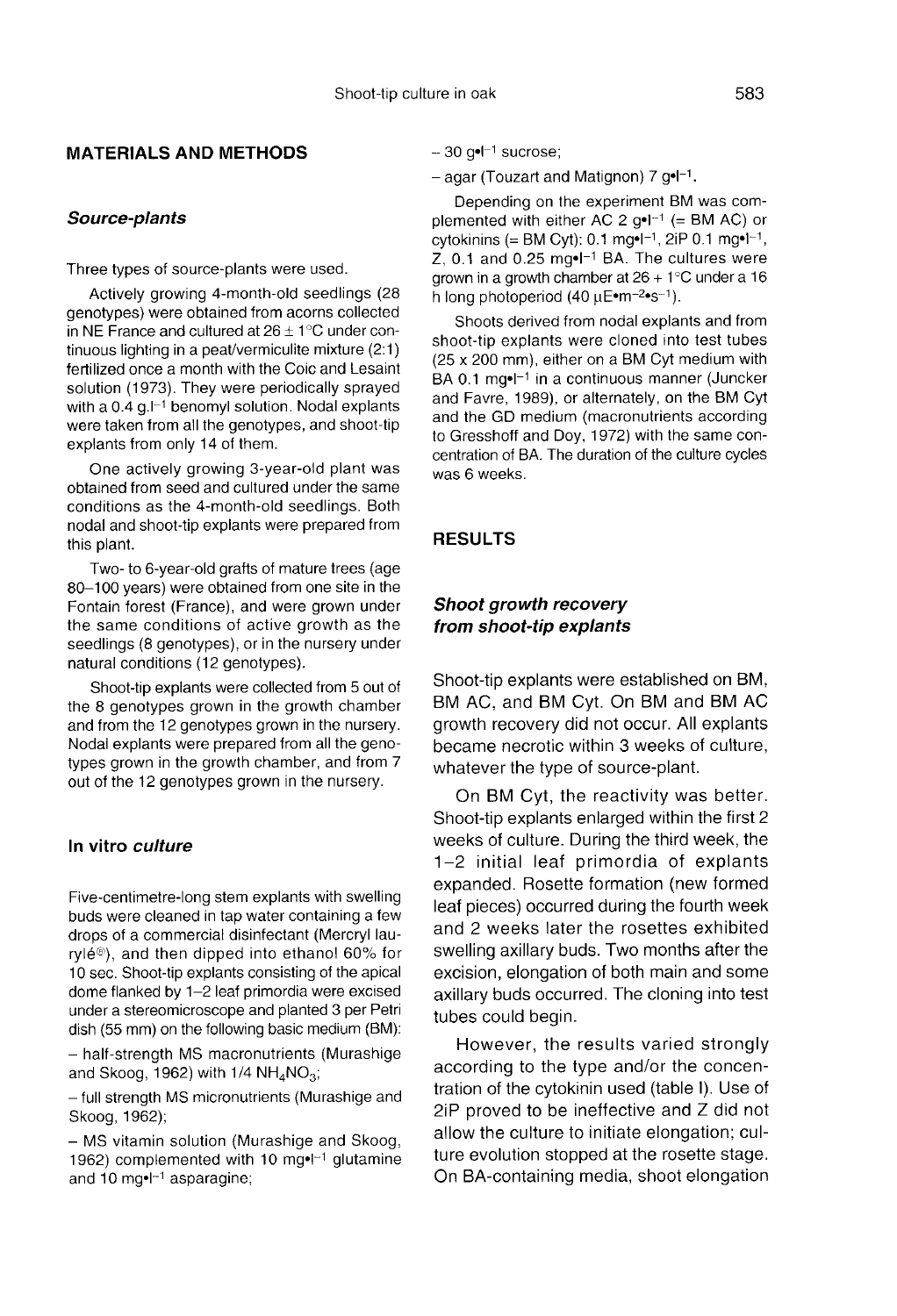Table I. Final changes of shoot-tip explants excised from 4-month-old seedlings and cultured on BM media containing  $0.1 \text{ mg} \cdot 1^{-1} 2iP$ ,  $0.1 \text{ mg} \cdot 1^{-1} Z$  or 0.1 and 0.25 mg $\cdot 1^{-1} BA$ .

|                                                      | Cytokinin |    |           |             |
|------------------------------------------------------|-----------|----|-----------|-------------|
|                                                      | 2iP       | Z  | $BA_{01}$ | $BA_{0.25}$ |
|                                                      |           |    |           |             |
| No of shoot-tip explants                             | 14        | 12 | 16        | 16          |
| Final changes                                        |           |    |           |             |
| No reaction                                          | 14        | 2  |           | 2           |
| Callogenesis                                         |           | 0  |           | 4           |
| Expansion of the initial leaf primordia of shoot-tip |           | 2  |           | $\mathbf 0$ |
| Rosette formation                                    |           | 8  |           | 10ª         |
| Elongation of main shoot and axillary buds           |           |    | 14        |             |

a Vitrification

could be recovered, but at concentrations exceeding 0.1 mg $\cdot$ <sup>1</sup> the rosettes exhibited high levels of vitrification and basal callogenesis that prevented further growth and cloning.

The source-plant also influenced the culture behaviour (table II). Most of the shoottip explants derived from the juvenile sourceplants gave elongated shoots which could be cloned. In contrast, the reactivity of shoot-

Table II. Final changes of nodal explants and shoot-tip explants derived from seedlings cultured in a growth chamber and grafts cultured in a growth chamber or in the nursery.

|                                             | Seedlings <sup>a</sup> |                        |                |             | Grafts <sup>a</sup> |                    |                |                    |
|---------------------------------------------|------------------------|------------------------|----------------|-------------|---------------------|--------------------|----------------|--------------------|
|                                             |                        | 4-month-old 3-year-old |                |             |                     | Growth chamber     |                | Nursery            |
| Nodal explants                              |                        |                        |                |             |                     |                    |                |                    |
| Established in vitro                        | 96                     | (28gt)                 |                | 24 (1 gt)   |                     | 183 (8 gt)         |                | 35 (7 gt)          |
| Decontaminated                              | 94                     |                        | 24             |             | 176                 |                    | 0              |                    |
| Subcultured                                 |                        | 88 (28 gt)             |                | 22 (1 gt)   |                     | 102 (8 gt)         | 0              |                    |
| Shoot-tip explants                          |                        |                        |                |             |                     |                    |                |                    |
| Established in vitro                        |                        | 36 (14 gt)             |                | 24 (1 gt)   |                     | 86 (5 gt)          | 129            | (12gt)             |
| Decontaminated                              | 36                     |                        | 24             |             | 82                  |                    | 82             |                    |
| Surviving after 7 d                         |                        | 28 (14 gt)             |                | $24$ (1 gt) |                     | 62 (5 gt)          | 48             | $(12$ gt)          |
| Final changes:                              |                        |                        |                |             |                     |                    |                |                    |
| No reaction                                 | 2                      |                        | 2              |             | 36                  |                    | 28             |                    |
| Callogenesis                                | 2                      |                        | $\overline{c}$ |             | 0                   |                    | $\overline{c}$ |                    |
| Shoot-tip enlargement                       | 3                      |                        | 2              |             | 15                  |                    | 9              |                    |
| Expansion of the 1-2 initial leaf primordia | З                      |                        |                |             | 11                  | (4 <sub>gt</sub> ) | 4              |                    |
| Rosette formation                           |                        |                        | 0              |             | 0                   |                    | $\mathbf 0$    |                    |
| Swelling of rosettes axillary buds          | 0                      |                        | 0              |             | $\mathbf 0$         |                    | 0              |                    |
| Shoot elongation and subculture             | 17                     | (11gt)                 | 17             | $(1$ gt)    | 0                   |                    | 5              | (1 <sub>gt</sub> ) |

<sup>a</sup> gt: genotypes.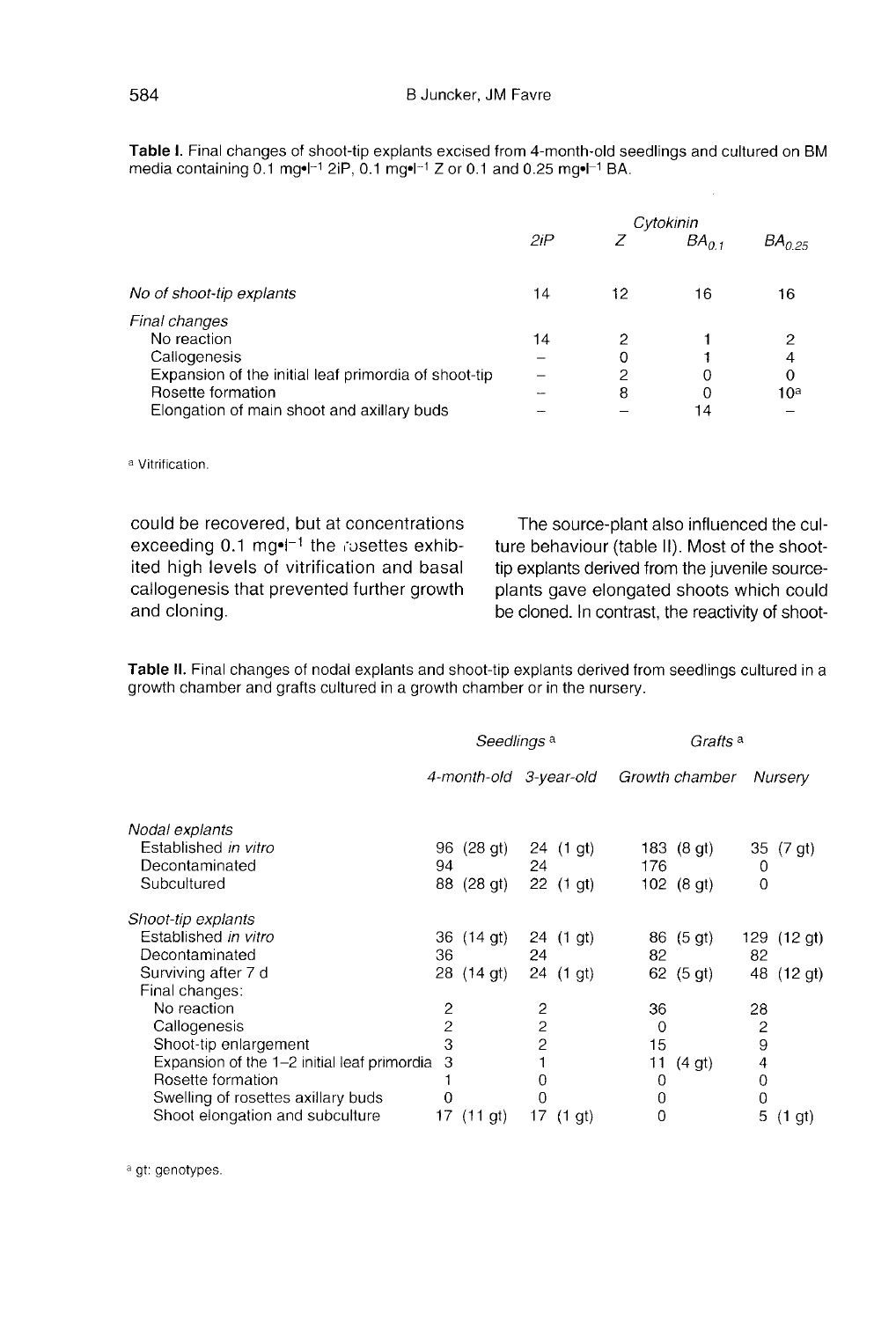

Fig 1. Changes taking place during the 6 first subcultures of the multiplication factor of clones derived from shoot-tip  $(-\bullet)$  or from nodal explants  $(-O-)$  taken from juvenile source-plants. A. Results of the clones derived from the 4-month-old seedlings; continuous lines: results of the best (top) and worst (bottom) clone; broken line: mean values  $\pm$  SE. B. Results of the clone derived from the 3-year-old plant.

tips was poor from the grafts of mature trees, especially when compared with that of nodal explants of the source-plants cultured in the growth chamber. Thus, elongated shoots could be recovered from only one of the 17 genotypes tested. However, it is worth noting that it came from one of the sourceplants growing under natural conditions, while all attempts to establish cultures from nodal explants of these plants failed because of contamination.

# Comparison of cloning from shoot-tip and nodal explants

Cultures from shoop-tip and nodal explants, from both the juvenile and the mature tree material, were followed in parallel throughout the multiplication cycles.

#### Juvenile material

The 4-month-old seedlings were not sufficiently developed to obtain shoot-tip and nodal explants from each of them. Consequently a clone-by-clone comparison could not be made and the overall results were considered according to the type of explants used for culture establishment.

Within the clones derived from nodal explants, different types of behaviour could be recognized. Most showed a continuous multiplication, while some became extinct progressively soon after the culture establishment or later.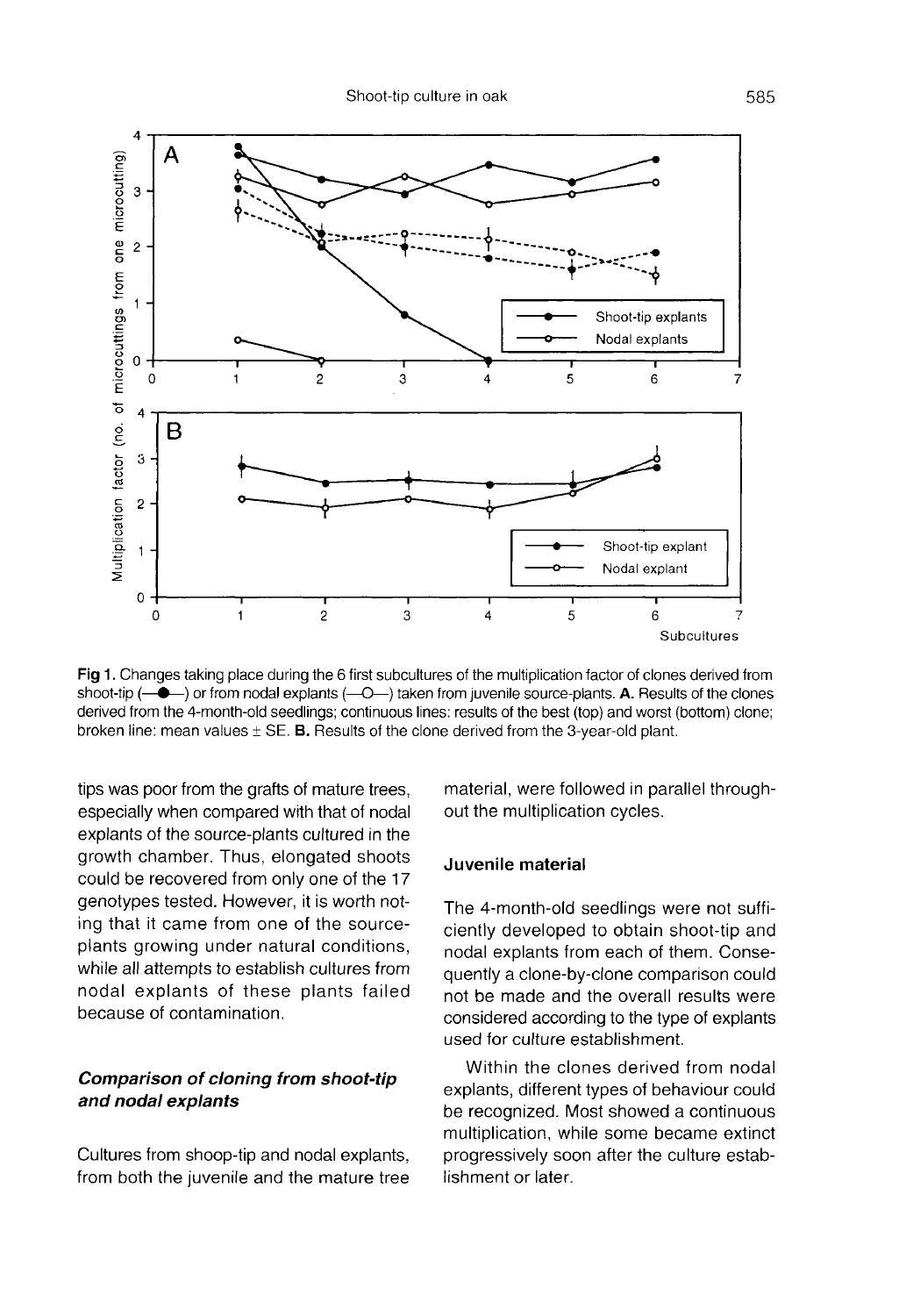

Fig 2. Changes taking place during the 15 first subcultures of the multiplication factor of clones derived from shoot-tip (clone CC  $(-\bullet-$ )) or from nodal explants (clones 102  $(-0-)$ , 150  $(-$ ] $-)$ , 159  $(-\Delta$ —1) taken from mature source-plants. Continuous lines: cultured on BM Cvt with BA 0.1 mg $\cdot$ [-1]: broken lines: cultured alternately on BM Cyt with BA 0.1 mg•l<sup>-1</sup> and GD with BA 0.1 mg•l<sup>-1</sup>.

The clones derived from shoot-tip explants exhibited the same fundamental behaviour (fig 1A). Differences could be noted only when considering the best and the worst clones. Compared with the equivalent clones established from nodal explants, the former had greater multiplication factors, and the latter became extinct later.

However, these indications needed to be considered with care because of possible interference of clonal effects (Juncker and Favre, 1989). The information obtained from the 3-year-old seedling was more instructive. Indeed, from this source-plant, it was possible to establish both shoot-tip and nodal explant cultures. The results recorded in figure 1B definitely show that, for a single clone, the shoot-tip-derived plant material has better initial growth potential than that established from the nodal explant. However the difference was small and tended to disappear after the 4th subculture.

#### Mature tree materials

On BM Cyt with 0.1 mg $\bullet$ I<sup>-1</sup> BA the clones derived from nodal explants exhibited highly variable reactivity with multiplication factors that ranged between 0 and 3 at the end of subculture 1, and declined thereafter (fig 2). By subculture 8, only clone 159 still remained. In contrast the only clone obtained from the shoot-tip explant propagated well, showing multiplication factors of 3-6 with, however, a decrease after subculture 5.

When subcultures were made alternately on BM Cyt and GD media with  $0.1 \text{ mg} \cdot 1^{-1}$ BA, the differences between nodal and shoot-tip derived clones reduced. For 2 out of the 3 clones tested, multiplication could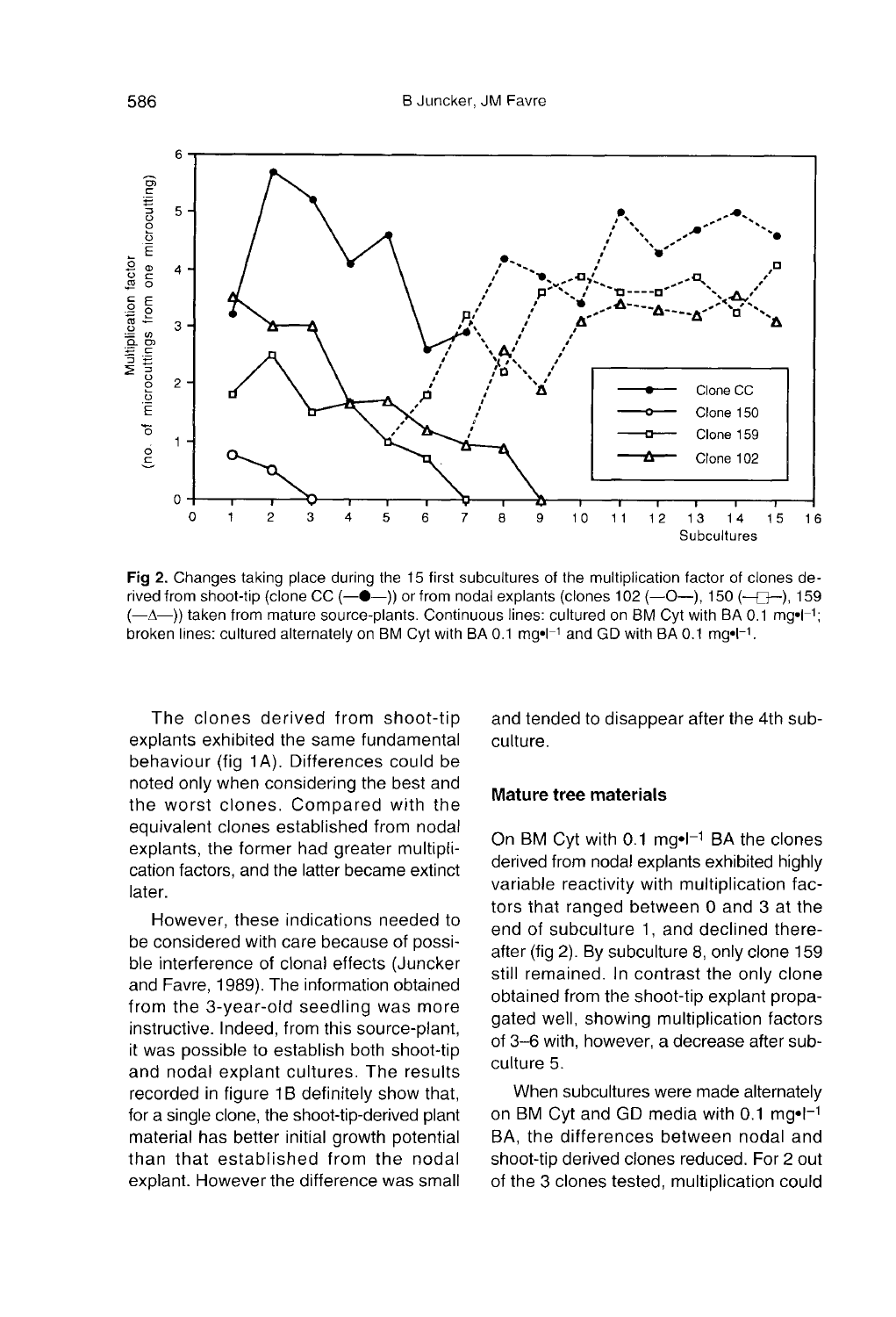be maintained with multiplication factors approaching that of the shoot-tip clones.

## **DISCUSSION**

These results generally confirm the potential advantages of shoot-tip explants in the decontamination of infected stocks and in the stimulation of the growth capacity of plant material for oak.

However this general conclusion has to be qualified carefully. Firstly, when considering the culture establishment phase, the utilization of shoot-tip explants appears preferable only when the culture must be made directly from shoots taken in the forest or in the nursery, due to a better decontamination efficiency. Otherwise, the use of nodal explants taken from source-plants maintained in active growth under controlled sanitary conditions in a growth chamber is more advisable because of an improved initial reactivity, especially with mature material.

Secondly, as regards the potential for long-term propagation, the advantage of culture initiation via shoot-tip explants was only obvious in difficult situations, such as badly propagating clones, which would otherwise become extinct, and/or in the case of insufficient optimization of the culture method.

In normal situations the positive effect of using shoot-tip explants appears only temporarily, during the 6-7 month period following the culture establishment. After this time the behaviour of both shoot-tip and node-derived clones tends to become comparable.

Finally, while the type of source explants may have some influence during the first steps of the cloning, in the long term, the management of the culture media, together with the clonal effects (Juncker and Favre, 1989), appeared to be the main factors determining the culture growth capacities and potential for propagation.

In oak, BA and the macronutrient composition of the media, and especially the nitrogen source, have already been noted as playing an important role in the in vitro control of the expression of the episodic growth pattern of the species, these factors therefore have a major influence (Favre and Juncker, 1989). An alternation of culture on a high nitrogen content media, such as BM Cyt, and a lower nitrogen content media, such as GD, is of crucial importance, whatever the initial explant used.

## **REFERENCES**

- Baker PK, Phillips DJ (1962) Obtaining pathogen-free stock by shoot-tip culture. Phytopathol 52, 1242- 1244
- Barnes RL, Bengston GW (1968) Effect of fertilization, irrigation and cover cropping on flowering and on nitrogen and soluble sugar composition in slash pine. For Sci 14, 172-180
- Bastiaens L (1983) Endogenous bacteria in plants and their implications in tissue culture. A review. Meded Facult Landbouwwet Rijksuniv Gent 48, 1-11
- Bonga JM (1982) Vegetative propagation in relation to juvenility, maturity and rejuvenation. In: Tissue Culture in Foresty (JM Bonga, DJ Durzan, eds), Martinus Niijhoff, Dr W Jing, The Hague, The Netherlands, 384-413
- Bonga JM (1987) Clonal propagation of mature trees: problems and possible solutions. In: Cell and Tissue Culture in Forestry (JM Bonga, DJ Durzan, eds), Martinus Nijhoff, Boston, USA, vol 1, 249-271
- Bouriquet R, Tsogas M, Blaselle A (1985) Essais de rajeunissement de l'Epicéa par les cytokinines. Ann AFOCEL 1984, 173-186
- Chalupa V (1984 ) In vitro propagation of oak (Quercus robur L) and linden (Tilia cordata Mill). Biol Plant 26, 374-377
- Chalupa V (1988) Large-scale micropropagation of Quercus robur L using adenine-type cytokinins and thidiazuron to stimulate shoot proliferation. Biol Plant 30, 414-421
- Chalupa V (1993) Vegetative propagation of oak (Quer cus robur and Q petraea) by cutting and tissue culture. Ann Sci For 50 Suppl, 295-307
- Coic Y, Lesaint C (1973) La nutrition minérale en horticulture avancée. La Revue Horticole 2316, 29-34